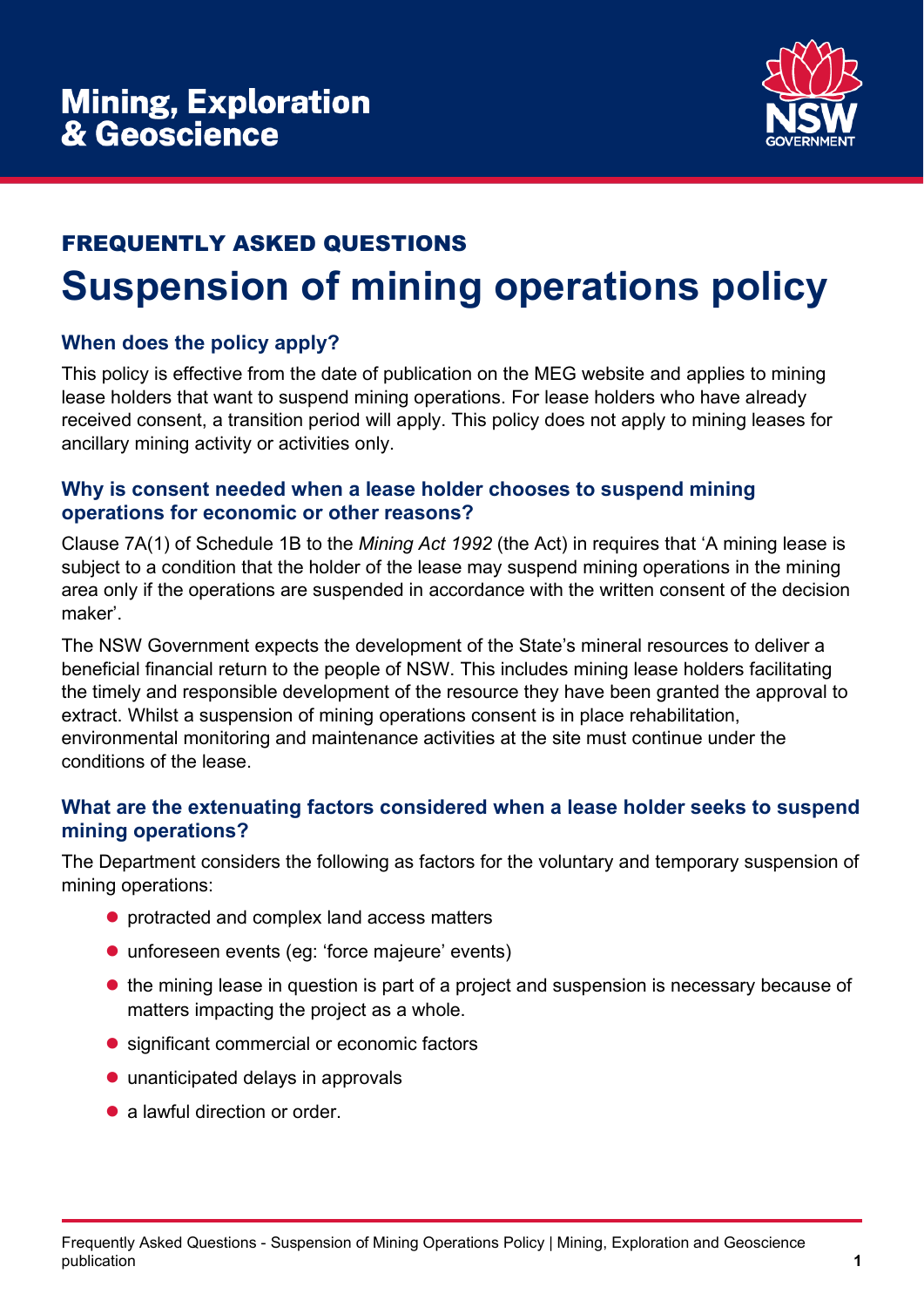### **Can the notification or consent for the suspension of mining operations include suspension of rehabilitation obligations?**

A consent to suspend mining operations is not a consent to suspend the rehabilitation obligations which also apply under Schedule 8A to the Mining Regulation.

The Department may also consent to a suspension of rehabilitation obligations if it is not reasonably practicable for the rehabilitation activities to be undertaken during the suspension of mining operations. If rehabilitation obligations are impacted by the suspension, the rehabilitation management plan and forward program must be updated to show how progressive rehabilitation obligations will be managed during the suspension of mining operations.

### **Does this policy apply to a direction to suspend mining operations?**

No. An inspector can issue a notice to suspend mining operations as a result of actual or potential environmental or safety concerns. This is different to a voluntary request to suspend mining operations*.* 

# **Does this policy apply to all mining operations?**

Yes, the policy applies to all mining operations. It does not apply to mining leases for ancillary mining activity or activities.

# **Is there a cost for the application?**

There is no fee for notification to suspend mining operations. However, there may be charges for applications seeking consent to suspend mining operations for up to three years and to suspend mining operations for cumulative periods in excess of three years. If applicable, fees for applications will be set out in the Regulations.

Should the Department need to undertake further studies, such as commercial viability, resource assessments and site inspections, fees may be charged to the applicant on a cost recovery basis.

# **How long can a lease holder suspend operations?**

The maximum length of time that the Department will grant a single consent to suspend is three years (which includes any period of up to 12 months under the notification provisions above). After three years, a lease may apply for a further period of suspension. In this case, the Department may undertake a review to determine whether to grant a subsequent suspension.

# **How does this relate to 'care and maintenance'?**

The term 'care and maintenance' is used colloquially to refer to a mine that is no longer extracting the resource and where the mine site is being managed to ensure it remains safe and stable. The Act does not contain a concept of 'care and maintenance'. 'Care and maintenance' is a term that may be used to describe a suspension of mining operations under the Act. The policy relates to the obligation of a lease holder when it temporarily and voluntarily suspends mining operations under Clause 7A(1) of Schedule 1B to the Mining Act.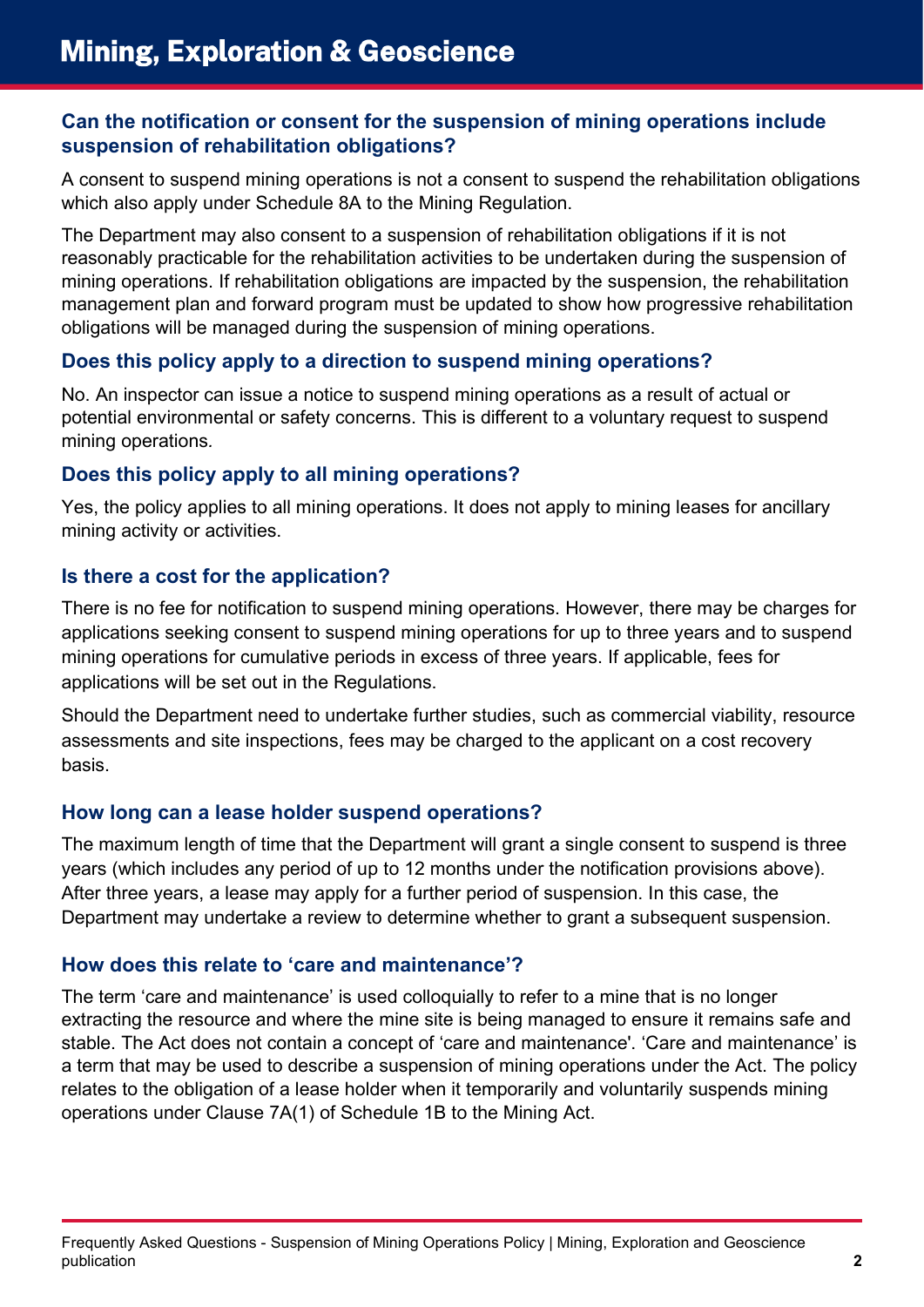# **Assessing and granting consent**

# **When is consent needed to suspend mining operations?**

Under the Mining Act, the lease holder can only suspend mining operations with written consent. Without consent the suspension of mining operations is a breach of the statutory conditions of a lease.

A lease holder who intends to suspend mining operations for a period of up to 12 months must notify the Department using the relevant form within 30 calendar days of suspending operations. To suspend mining operations for a period of more than 12 months, or for a period within two years of a previous suspension, a lease holder must obtain written consent using the appropriate form.

#### **What if the need to suspend is immediate?**

A lease holder can voluntarily suspend mining operations at any time but must notify the Department using the relevant form within 30 days of suspending operations.

#### **What if the need to suspend is immediate, but the mine has a previous suspension within the last two years?**

A lease holder will be required to submit an application. The Department may expedite assessment of the application where urgency can be demonstrated.

### **How does a lease holder notify or apply for consent?**

A notification or application for consent to suspend mining operations must be made on the relevant form and include the following information:

- reason for the proposed suspension of mining operations
- length of suspension, including start date and recommencement date
- how the lease holder intends to address the factors that led to the need to suspend mining operations
- any issues that may delay progressive rehabilitation and details on how progressive rehabilitation obligations will be addressed if any change to the rehabilitation management plan is required
- $\bullet$  the amount of the resource remaining to be extracted
- details of any previous suspensions.

#### **Can a notification to suspend be refused?**

A notification that meets the notification requirements and includes all the required information, will be taken to constitute written consent for the suspension of operations up to a maximum of 12 months from the commencement of the period of suspension.

If a notification does not meet the notification requirements, then consent is not deemed to be granted.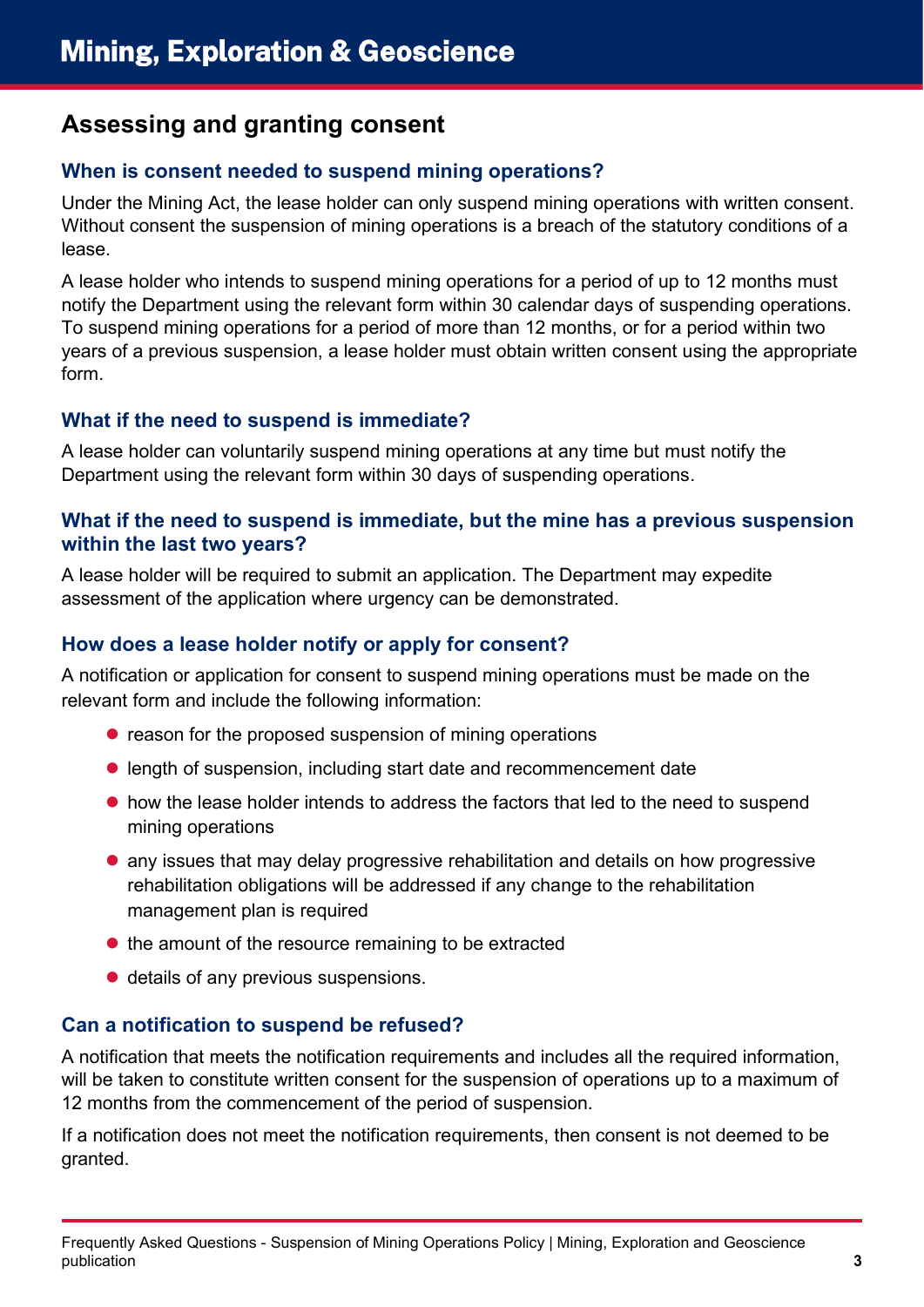### **Is there a public register showing mines that have suspended mining operations?**

A list of mining operations that have suspended mining operations will be published on the Department's website, including details of the lease holder, the mine, the length of suspension and any conditions specified in the consent.

#### **What is the appeal process if a suspension is revoked or not approved?**

A decision is final. An applicant may submit a new application at any time.

# **Extensions and administrative matters**

#### **What is the process for renewing a mining lease under suspension?**

The process to renew a mining lease remains the same. A mine being in a state of suspension does not affect the mining lease renewal process and any consent that has been granted will be taken into account in the renewal decision making process.

#### **Can a lease holder submit a notification to suspend if the expiry of the mining lease is within 12 months?**

A notification to suspend can be submitted at any time. A suspension will continue in effect whilst a renewal application is pending and will continue in force if the renewal is successful.

### **How long can a lease holder suspend operations?**

The total maximum length of time that the Department will grant consent to suspend is three years (which includes any period of up to 12 months under the notification provisions above).

#### **How many times can suspension be extended?**

There is no limit to how many times a suspension can be extended however cumulative periods of suspension greater than three years are subject to additional review by the department.

# **Can the rehabilitation security bond be updated to account for suspensions?**

A lease holder may seek a change of the security deposit by submitting an updated rehabilitation cost estimate to reflect the period of suspension and impact on mining disturbance.

#### **How does suspension affect mine closure?**

If a mine moves directly from suspension to closure the standard processes for mine closure apply. Rehabilitation obligations continue alongside a suspension therefore a mine can remain in suspension prior to and up to a mine closure.

Failing to re-commence mining following the expiry of a suspension is a breach of the statutory condition and may be subject to compliance and enforcement action.